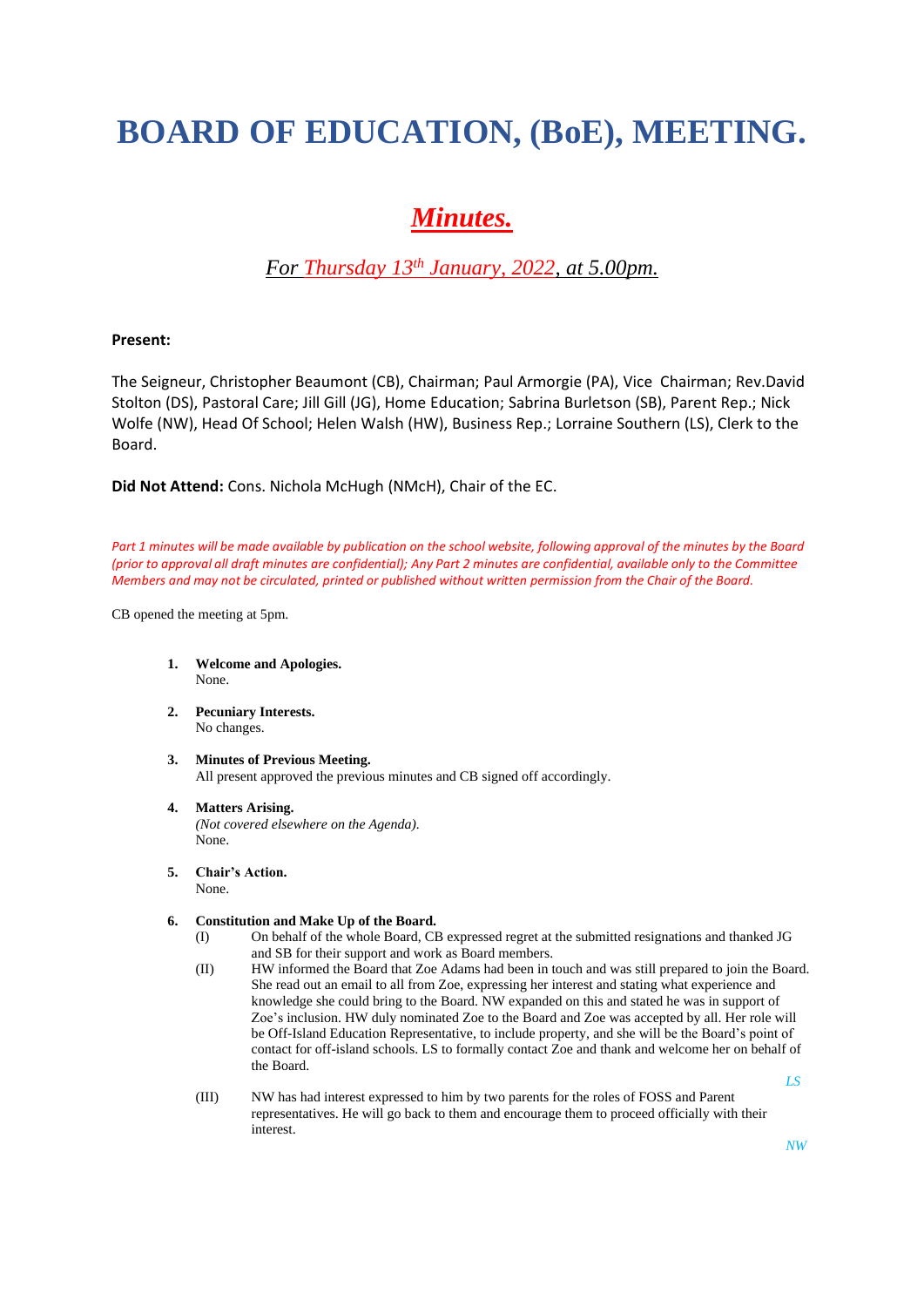#### **7. Head of School's Report, including Safeguarding.**

#### *(I) Teaching and Learning.*

- GL assessments have been purchased and there will be a tutorial this week, with assessments over the next two weeks.
- Feedback policy is to be implemented as a result of recent staff meetings and Board feedback.
- Curriculum mapping is taking place.
- *(II) Attendance.*
	- This is improving but there is still concern with some families. Covid applies to some instances. Last end oft reminded attendance report set some children at 75% attendance. NW has contacted parents. The Board asked NW to remind parents about the legal requirements regarding school attendance. *NW*

#### *(III) Staff.*

- JB resignation. TES advert has been placed and there is some interest being followed up on. Shortlisting will begin next week, with the applicant needing to be an EYFS/KS1 specialist teacher first and foremost but with safeguarding training desirable. The interview process will need drafting first with input from the Board and EC.
- As teacher recruitment at this point in a school year is not the optimal time for recruitment, backup plans were discussed in the event a suitable teacher cannot be sourced at this time. Several ideas were suggested and it was decided an extra meeting would be had if the Board finds itself in this position and that they would Re advertise with a September start date instead of April.
- The Board discussed reviewing the contracts and current terms of notice required by all parties. LS was asked to contact the EC in order to ask them to conduct the review.

 *LS*

#### *(IV) Enrichment.*

- See Agenda Item 12.
- *(V) Grounds and Works.*
	- The school caretaker role has now been organized with clear lines of communication in place.

#### *(VI) Safeguarding.*

The school's Single Central Register is being updated for all with links to the school. Board members need to present to NW up-to-date DBS checks and passports or driving licenses as a formal proof of identification.  *ALL*

#### *(VII) Leadership and Management.*

- There is an upcoming scheduled meeting with the Guernsey Head of Teaching and Learning. She will conduct an appraisal of the school's acting Head, and will also offer advice and any needed assistance regarding recruitment of the KS1 teacher.
- The school website has been updated but all the policies need reviewing. LS to list the policies and allocate each to a Board member to conduct the review. Suggested amendments are to be ready for presentation at the next Board meeting. NW to upload to the web those policies not currently online.

#### *(VIII) FoSS.*

- *NW & LS*
- Good development with the new school playground. The project is now moving fast and it is now at the grant application phase with an estimated construction start date during the school summer holidays.

#### *(IX) Other.*

- There has been a sizable financial donation made to the school and NW requested input from the Board as to how to spend it. This will become an Agenda item for the next meeting so Board members can present ideas. NW said the school's ICT computing provisions need upgrading.
- The Board discussed an email received from a parent regarding a lack of communication between the school and said parent. It was accepted that the school committed an oversight here and NW will contact the parent with an assurance that this will not happen again.
- **8. Health & Safety Update.** None.